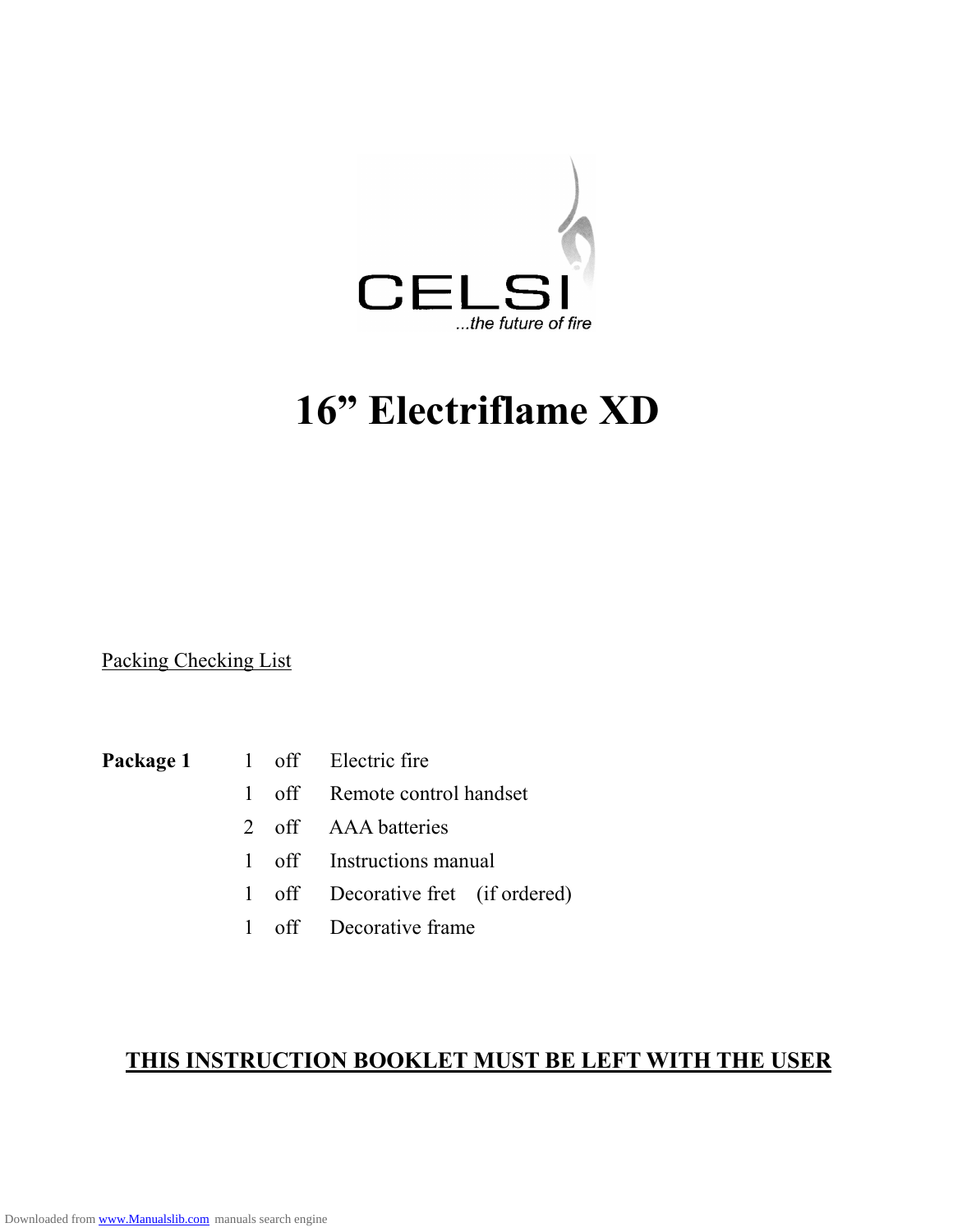# **INSTALLATION INSTRUCTIONS**

#### **This fire must be installed by a qualified, competent person.**

#### **A. Location**

- 1. The 16" x 22" versions of this fire is designed to be installed into a fireplace with a opening of 560mm in height by 420mm in width. The 22" x 22" version is designed to be installed into a fireplace with a opening of 560mm in height by 580mm in width. The fire must not be in contact with any combustible materials.
- 2. This appliance is for indoor installation only and is not designed to be installed outside. The appliance must be kept away from any source of damp or moist conditions.Avoid any close contact with water.
- 3. Important Notice:

To reduce heat losses and to prevent any chimney up draught affecting the operation of your insert fire, we recommend that the chimney flue is blocked off.

4. If there is any doubt regarding the suitability of the installation site contact your supplier.

#### B. **Electrical Work**

### **THIS PRODUCT MUST BE EARTHED**

- 1. If the mains socket is required to be concealed this can be sited adjacent to the right hand side of the fire.
- 2. Should the fire be connected directly into the mains supply a fused switch spur with a 13 amp fuse must be fitted. It is imperative that the power supply is capable of handing a load of 2000 watts.(2kW). Allow sufficient flex to enable the fire to be removed from the wall.
- 3. If the supply cable is damaged in any manner it MUST be replaced.
- 4. Do not connect the appliance to an extension lead.
- 5. The fire must not be modified from the manufactures specification in any way and the appliance must only be used for the purpose recommended by the manufacturer.
- 6. If the fire shows any signs of damage it is important that it is examined by a qualified person.
- 7. Please observe these instructions as failure to do so may result in electric shock or other injury.
- 8. Check the technical specification.
- 9. Always ensure that all electrical work complies with the relevant Building Regulations and the Electrical Code of Practice. All electrical work should be carried out by a qualified electrician.
- 10. Do not install a time switch to operate the appliance.
- 11. If in any doubt contact your supplier or a qualified electrician.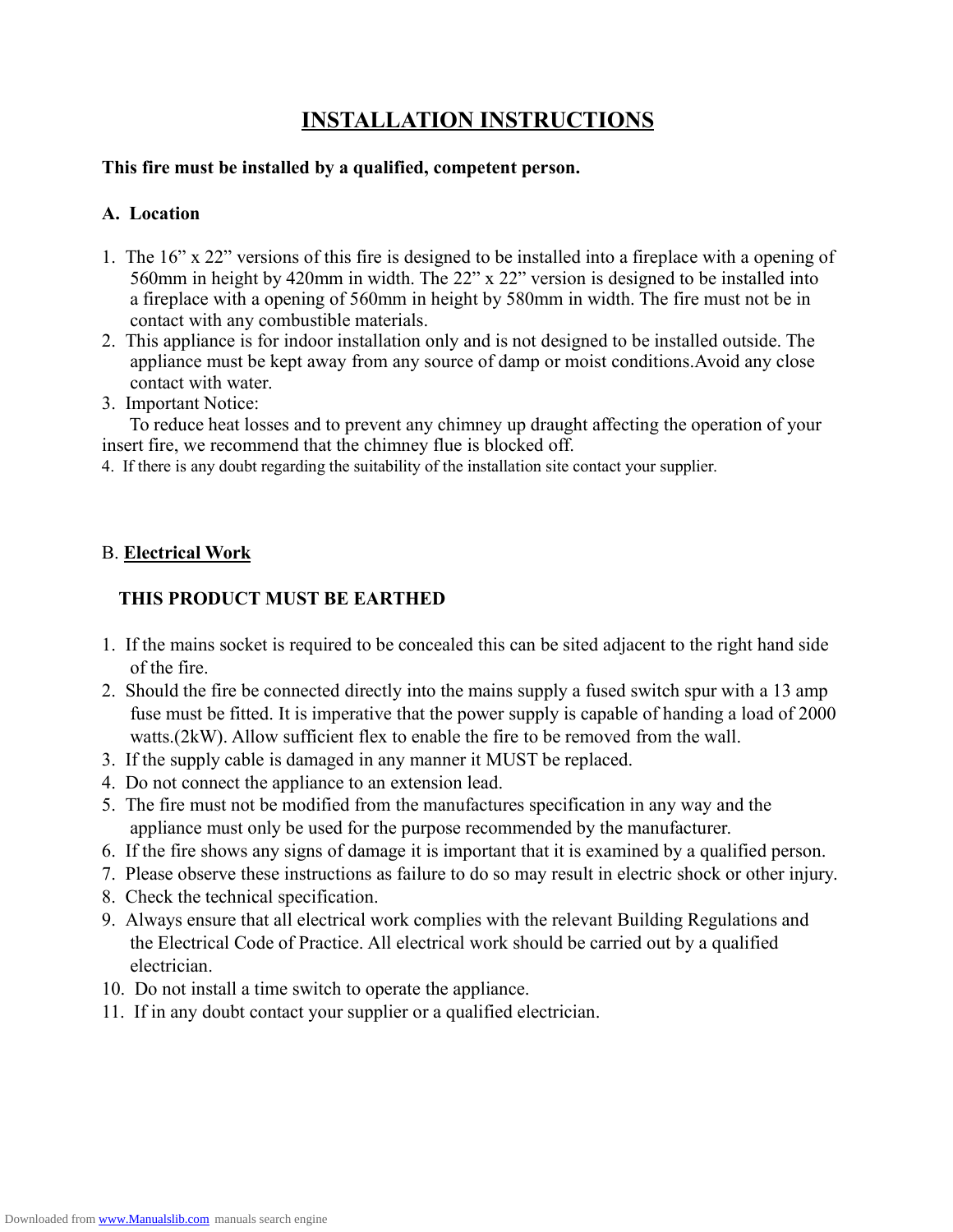#### **THE INSTALLER SHOULD EXPLAIN FULLY HOW TO OPERATE THE APPLIANCE**

#### **OPERATING INSTRUCTIONS**

#### **Please read these instructions carefully before attempting to use the appliance and retain for future use.**

- 1. When the fire is in operation certain areas will get hot. Caution must be taken to avoid being burned.
- 2. The fire must not be switched on if volatile vapors are present in the room.
- 3. Children must be supervised around the fire.
- 4. Do not obstruct the air flow around the appliance.
- 5. Ensure that the fire is switched off at the mains before cleaning or carrying out any maintenance work.
- 6. When the fire is notin use it should be switched off at the mains supply.
- 7. Do not push any objects through the vent of the fire as this may result in an electric shock or could cause a fire.
- 8. This appliance is not intended for use by persons (including children) with reduced physical, sensory or mental capabilities, or lack of experience and knowledge, unless they have been given supervision or instruction concerning the use of the appliance by a person responsible for their safety.
- 9. In order to avoid overheating, do not cover the heater.
- 10. Make sure the heater is not located immediately below a socket outlet.

11. This heater is not equipped with a device to control the room temperature. Do not use this heater in small rooms when they are occupied by persons not capable of leaving the room on their own, unless constant supervision is provided.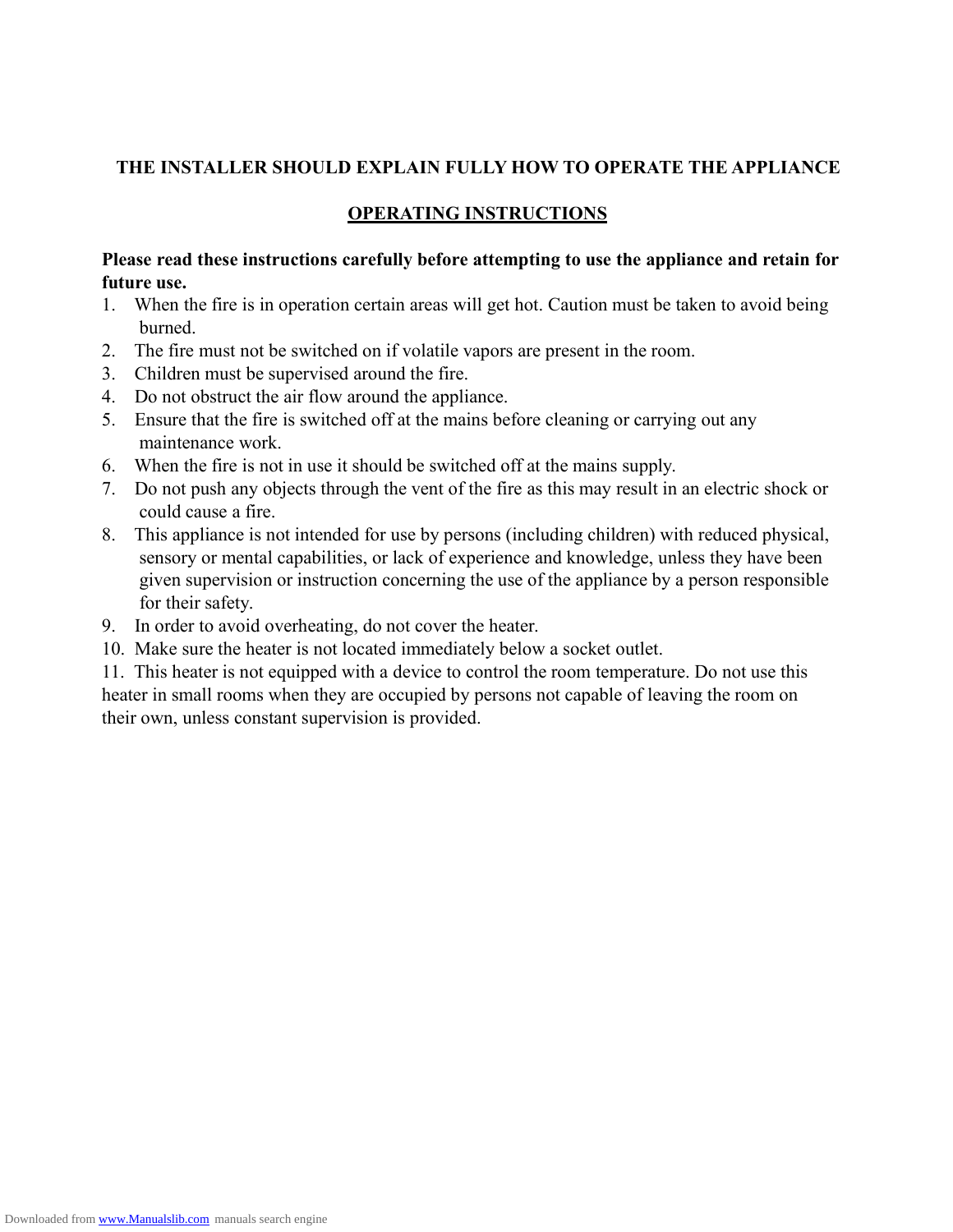### **Control panel on Fire**

The control panel is located behind the louvers. Press where indicated to open louver panel. The center of the louvers will get hot when the heater is switched on.

- A On/off Isolating Switch
- B Flame Effect Dimmer Switch
- C Low Heat 900W
- D High Heat 1800W



#### **Remote Control**

Prior to use the remote control handset requires the insertion of 2 x AAA batteries.

Remove the cover on the rear of the remote handset by sliding backwards. Install the batteries as shown and then slide the cover back into the original position.

To enable the remote control to function the power to the fire must be switched on. At a distance of 1.5 meters to 2 meters point the remote control handset directly towards the

bottom right hand side of the fire.

A. On/off Switch

B. Flame Effect adjuster - To operate, press one to five times to commence the cycle of 3 different brightness levels and one motion ember bed effect level. Press a fifth time to shut down the flame&ember bed effect.

- C. Low Heat
- D. High Heat
- E. LED decorative lights (selected models only)

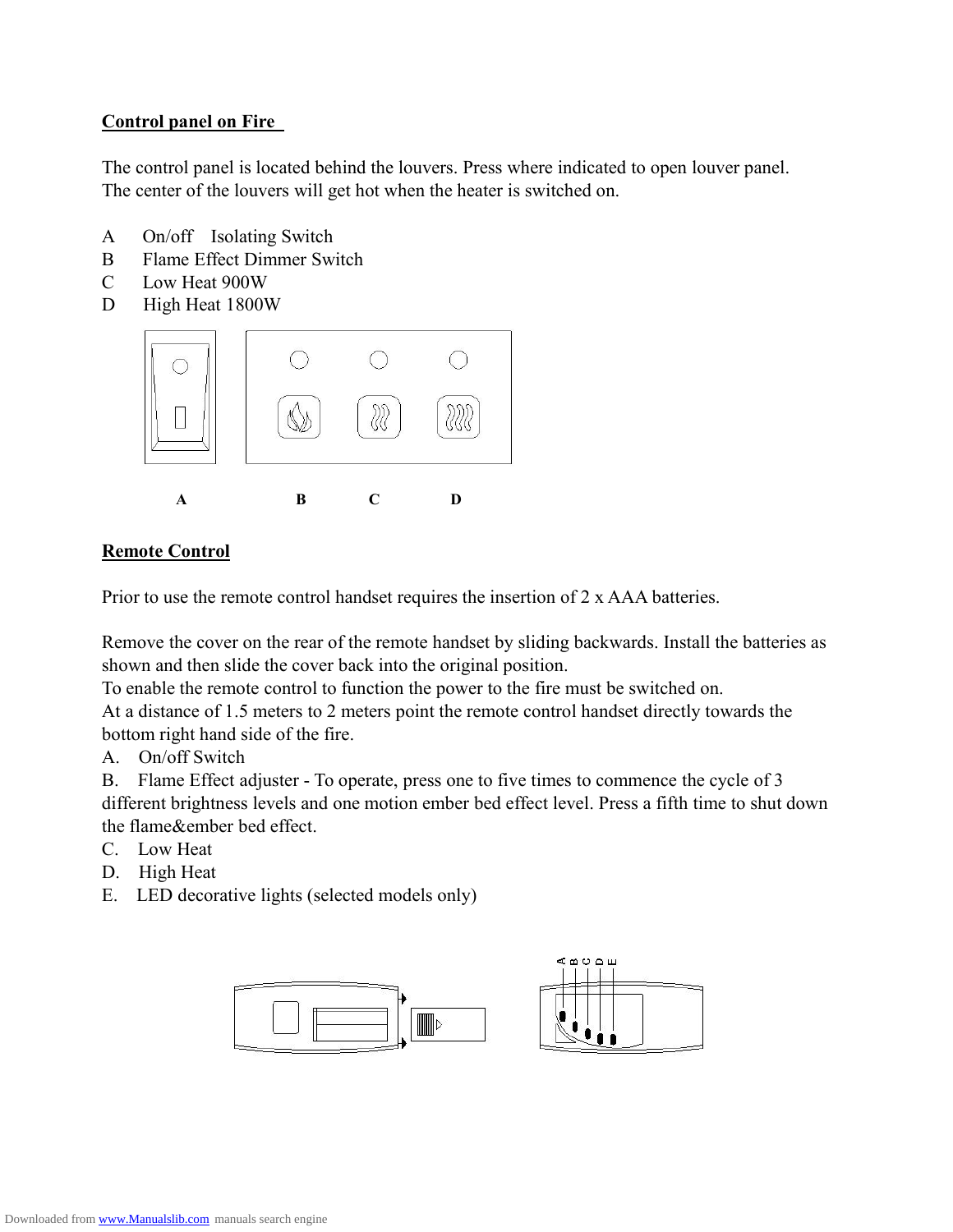# **TECHNICAL SPECIFICATION**

| Power Supply         | 230V AC 50Hz |    |       |
|----------------------|--------------|----|-------|
| <b>General Power</b> | 10W          | tΩ | 1800W |
| Heat Power           | 900W         | tο | 1800W |
| Flame Effect         | 10W          | tΩ | 12W   |

**Heater has an over heating power cutoff safety feature.**

#### **MAINTENANCE INSTRUCTIONS Cleaning the Fire**

Switch off the power to the fire and allow it to cool before cleaning. Use a soft damp (not wet) cloth. Household Glass Cleaner can be used on the Fire Glass.

#### **WARRANTY**

In the unlikely event of a problem occurring due to a manufacturing fault within 24 months from the date of purchase of the appliance it will be repaired or replaced free of charge. This warranty does not cover consumable items which have a limited lifespan. If a problem should occur, the nature of the problem together with the date of purchase and installer information should be immediately reported to the retailer that the appliance was purchased from. Proof of purchase will be required so the original invoice should be retained.